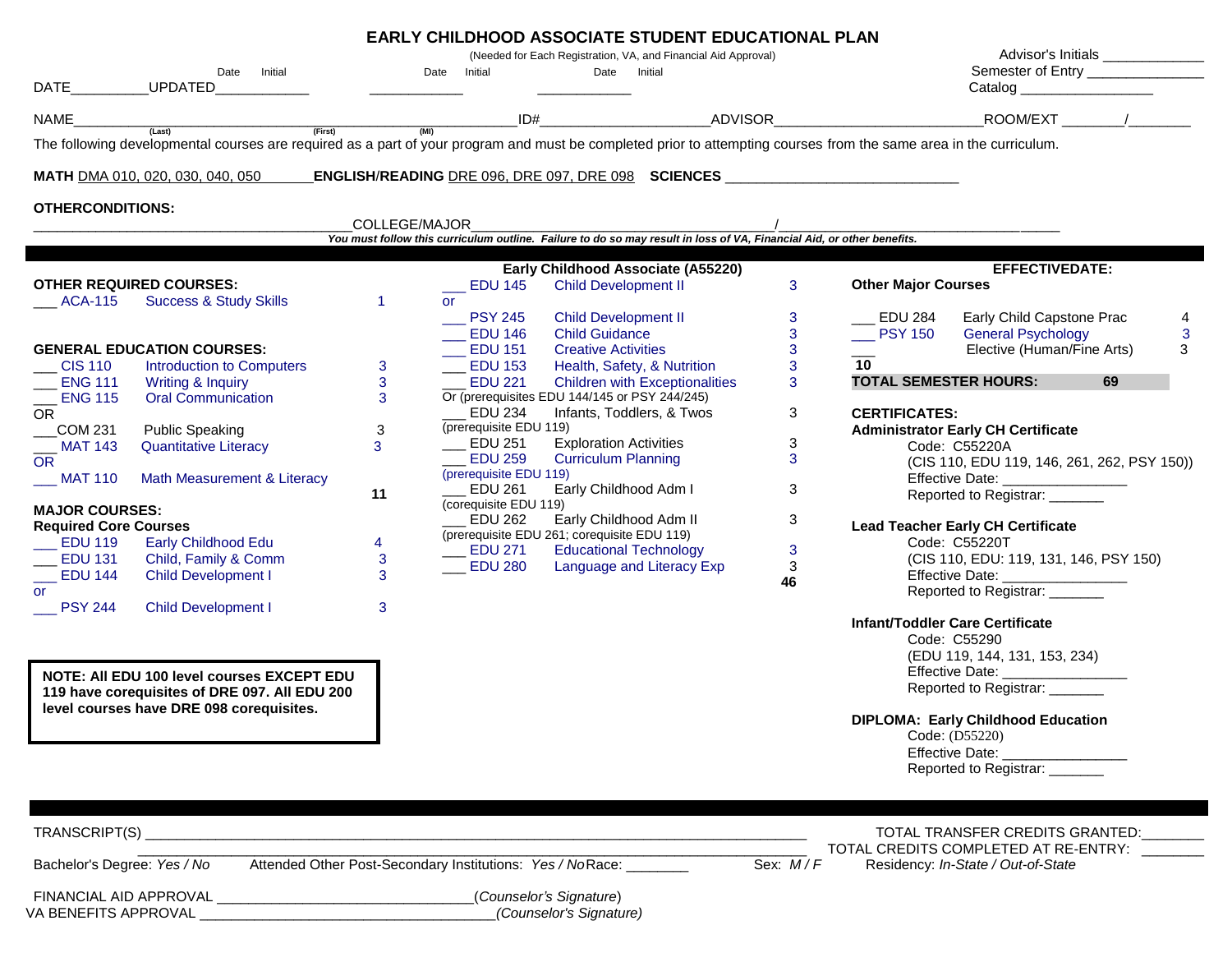## **Bladen Community College Early Childhood Associate (A55220)** Revised Fall 2017

Length: 5 Semesters Prerequisite: High School Diploma or Equivalent Award: Associate in Applied Science Degree

| <b>FALL SEMESTER 1</b>      |                               |                |                  |                  |                |
|-----------------------------|-------------------------------|----------------|------------------|------------------|----------------|
| Prefix No.                  | Title                         | <b>Class</b>   | Lab              | <b>Clinical</b>  | <b>Credit</b>  |
| ACA115                      | Success & Study Skills        | $\mathbf{1}$   | $\boldsymbol{0}$ | $\overline{0}$   | 1              |
| <b>ENG 111</b>              | Writing & Inquiry             | 3              | $\overline{0}$   | $\overline{0}$   | 3              |
| <b>EDU 119</b>              | Early Childhood Educ          | $\overline{4}$ | $\boldsymbol{0}$ | $\theta$         | $\overline{4}$ |
| <b>EDU 144</b>              | Child Development I           | 3              | $\mathbf{0}$     | $\overline{0}$   | 3              |
| <b>EDU 145</b>              | Child Development II          | $\overline{3}$ | $\overline{0}$   | $\theta$         | 3              |
| <b>EDU 146</b>              | Child Guidance                | 3              | $\theta$         | $\Omega$         | 3              |
|                             | <b>Totals</b>                 | 17             | $\bf{0}$         | $\bf{0}$         | 17             |
| <b>SPRING SEMESTER 1</b>    |                               |                |                  |                  |                |
| Prefix No.                  | <b>Title</b>                  | <b>Class</b>   | Lab              | <b>Clinical</b>  | Credit         |
| <b>ENG 115</b><br><b>Or</b> | Oral Communication            | 3              | $\Omega$         | $\Omega$         | 3              |
| <b>COM 231</b>              | <b>Public Speaking</b>        | 3              | $\overline{0}$   | $\theta$         | 3              |
| <b>CIS 110</b>              | Introduction to Computers     | 2              | 2                | $\Omega$         | 3              |
| <b>EDU 131</b>              | Child, Family, & Comm         | 3              | $\overline{0}$   | $\overline{0}$   | 3              |
| <b>EDU</b> 151              | <b>Creative Activities</b>    | 3              | $\overline{0}$   | $\overline{0}$   | 3              |
| <b>EDU</b> 153              | Health, Safety, & Nutrit      | 3              | $\theta$         | $\Omega$         | 3              |
| <b>EDU 221</b>              | Child With Exceptionalities   | 3              | 0                | $\theta$         | 3              |
|                             | <b>Totals</b>                 | 17             | $\overline{2}$   | $\bf{0}$         | 18             |
| <b>FALL SEMESTER 2</b>      |                               |                |                  |                  |                |
| Prefix No.                  | Title                         | <b>Class</b>   | Lab              | <b>Clinical</b>  | Credit         |
| <b>MAT 143</b>              | Quantitative Literacy         | $\overline{c}$ | $\overline{c}$   | $\theta$         | 3              |
| <b>OR</b>                   |                               |                |                  |                  |                |
| <b>MAT 110</b>              | Math Measurement & Literacy   | 2              | 2                | $\theta$         | 3              |
| <b>EDU 234</b>              | Infants, Toddlers & Twos      | 3              | $\overline{0}$   | $\theta$         | 3              |
| <b>EDU 259</b>              | Curriculum Planning           | 3              | $\overline{0}$   | $\theta$         | 3              |
| <b>EDU 271</b>              | <b>Educational Technology</b> | $\overline{c}$ | $\overline{c}$   | $\Omega$         | 3              |
| <b>PSY 150</b>              | General Psychology            | 3              | $\mathbf{0}$     | $\theta$         | 3              |
|                             | <b>Humanities Elective</b>    | $\Omega$       | $\Omega$         | $\Omega$         | 3              |
|                             | <b>Totals</b>                 |                |                  |                  |                |
|                             |                               | 13             | $\mathbf{0}$     | $\bf{0}$         | 18             |
| <b>SPRING SEMESTER 2</b>    |                               |                |                  |                  |                |
| Prefix No.                  | Title                         | <b>Class</b>   | Lab              | <b>Clinical</b>  | <b>Credit</b>  |
| <b>EDU 251</b>              | <b>Exploration Activities</b> | 3              | $\overline{0}$   | $\overline{0}$   | 3              |
| <b>EDU 261</b>              | Early Childhood Adm. I        | 3              | $\boldsymbol{0}$ | $\boldsymbol{0}$ | 3              |
| <b>EDU 262</b>              | Early Childhood Adm II        | 3              | $\mathbf{0}$     | $\overline{0}$   | 3              |
| <b>EDU 280</b>              | Language and Literacy Exp     | 3              | $\overline{0}$   | $\overline{0}$   | 3              |
| <b>EDU 284</b>              | Early Child Capstone Project  | $\mathbf{1}$   | 9                | $\theta$         | 4              |
|                             | <b>Totals</b>                 |                |                  |                  |                |
|                             |                               | 13             | 9                | $\Omega$         | 16             |

**TOTAL REQUIRED CREDITS.... 69**